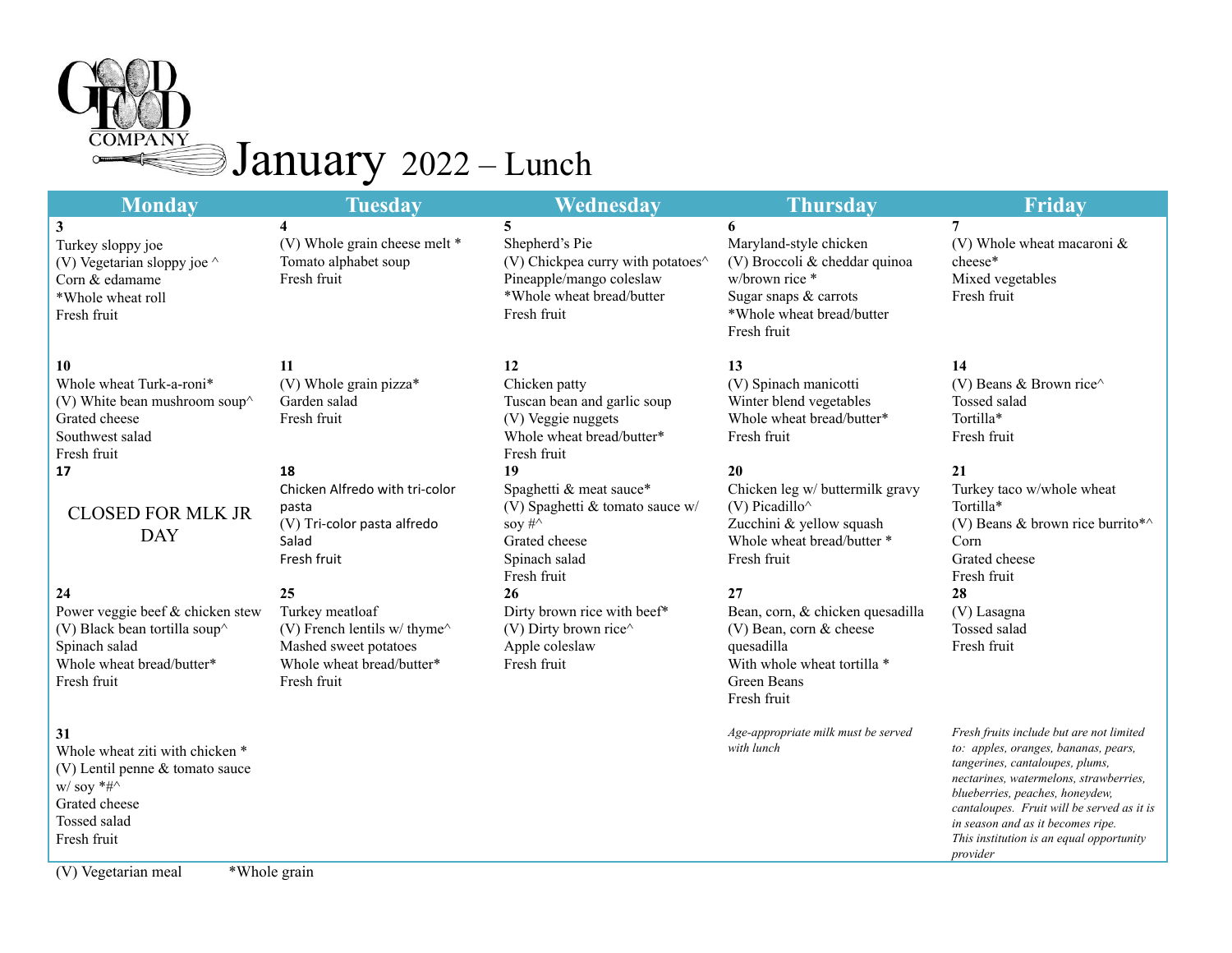## COMPANY Pebruary 2022 – Lunch

| <b>Monday</b>                                                                                                                                                                              | <b>Tuesday</b>                                                                                                                             | Wednesday                                                                                                                             | <b>Thursday</b>                                                                                                                                                                                 | <b>Friday</b>                                                                                                                                                                                                                                                                                                                                                                                                                                               |
|--------------------------------------------------------------------------------------------------------------------------------------------------------------------------------------------|--------------------------------------------------------------------------------------------------------------------------------------------|---------------------------------------------------------------------------------------------------------------------------------------|-------------------------------------------------------------------------------------------------------------------------------------------------------------------------------------------------|-------------------------------------------------------------------------------------------------------------------------------------------------------------------------------------------------------------------------------------------------------------------------------------------------------------------------------------------------------------------------------------------------------------------------------------------------------------|
|                                                                                                                                                                                            | Chicken chili<br>$(V)$ Veg out chili <sup><math>\wedge</math></sup><br>Broccoli & cheese salad<br>Whole wheat bread/butter*<br>Fresh fruit | $\mathbf{2}$<br>(V) Ravioli w/olive oil, tomato<br>sauce & fresh basil<br>Peas<br>Fresh fruit                                         | $\mathbf{3}$<br>Hamburger slider<br>(V) Black bean burger #^<br>Bean medley<br>*Whole wheat roll<br>Fresh fruit                                                                                 | $\overline{\mathbf{4}}$<br>BBQ chicken leg<br>(V) Mushroom stroganoff $\wedge$<br>California blend vegetables<br>*Whole wheat bread/butter<br>Fresh fruit                                                                                                                                                                                                                                                                                                   |
| Turkey sloppy joe<br>(V) Vegetarian sloppy joe $\wedge$<br>Corn & edamame<br>*Whole wheat roll<br>Fresh fruit                                                                              | 8<br>(V) Whole grain cheese melt *<br>Tomato alphabet soup<br>Fresh fruit                                                                  | 9<br>Shepherd's Pie<br>(V) Chickpea curry with potatoes^<br>Pineapple/mango coleslaw<br>*Whole wheat bread/butter<br>Fresh fruit      | 10<br>Maryland-style chicken<br>(V) Broccoli & cheddar quinoa<br>w/brown rice *<br>Sugar snaps $&$ carrots<br>*Whole wheat bread/butter<br>Fresh fruit                                          | 11<br>(V) Whole wheat macaroni $\&$<br>cheese*<br>Mixed vegetables<br>Fresh fruit                                                                                                                                                                                                                                                                                                                                                                           |
| 14<br>Whole wheat Turk-a-roni*<br>(V) White bean mushroom soup $\wedge$<br>Grated cheese<br>Southwest salad<br>Fresh fruit                                                                 | 15<br>Domino's Pizza<br>Mixed vegetables<br>Fresh fruit                                                                                    | 16<br>Chicken nuggets<br>(V) Veggie nuggets<br>Potato soup<br>Whole wheat bread/butter*<br>Fresh fruit                                | 17<br>(V) Spinach manicotti<br>Winter blend vegetables<br>Whole wheat bread/butter*<br>Fresh fruit                                                                                              | 18<br>(V) Beans & Brown rice $\wedge$<br>Tossed salad<br>Tortilla*<br>Fresh fruit                                                                                                                                                                                                                                                                                                                                                                           |
| 21<br><b>CLOSED FOR</b><br>PRESIDENT'S DAY<br>28<br>Power veggie beef & chicken stew<br>(V) Black bean tortilla soup $\wedge$<br>Spinach salad<br>Whole wheat bread/butter*<br>Fresh fruit | 22<br>Chicken Alfredo with tri-color<br>pasta<br>(V) Tri-color pasta alfredo<br>Salad<br>Fresh fruit                                       | 23<br>Spaghetti & meat sauce*<br>(V) Spaghetti & tomato sauce w/<br>soy $\#\uparrow$<br>Grated cheese<br>Spinach salad<br>Fresh fruit | 24<br>Chicken leg w/ buttermilk gravy<br>$(V)$ Picadillo $\wedge$<br>Zucchini & yellow squash<br>Whole wheat bread/butter *<br>Fresh fruit<br>Age-appropriate milk must be served<br>with lunch | 25<br>Turkey taco w/whole wheat<br>Tortilla*<br>(V) Beans & brown rice burrito*^<br>Corn<br>Grated cheese<br>Fresh fruit<br>Fresh fruits include but are not limited<br>to: apples, oranges, bananas, pears,<br>tangerines, cantaloupes, plums,<br>nectarines, watermelons, strawberries,<br>blueberries, peaches, honeydew,<br>cantaloupes. Fruit will be served as it is<br>in season and as it becomes ripe.<br>This institution is an equal opportunity |

*provider*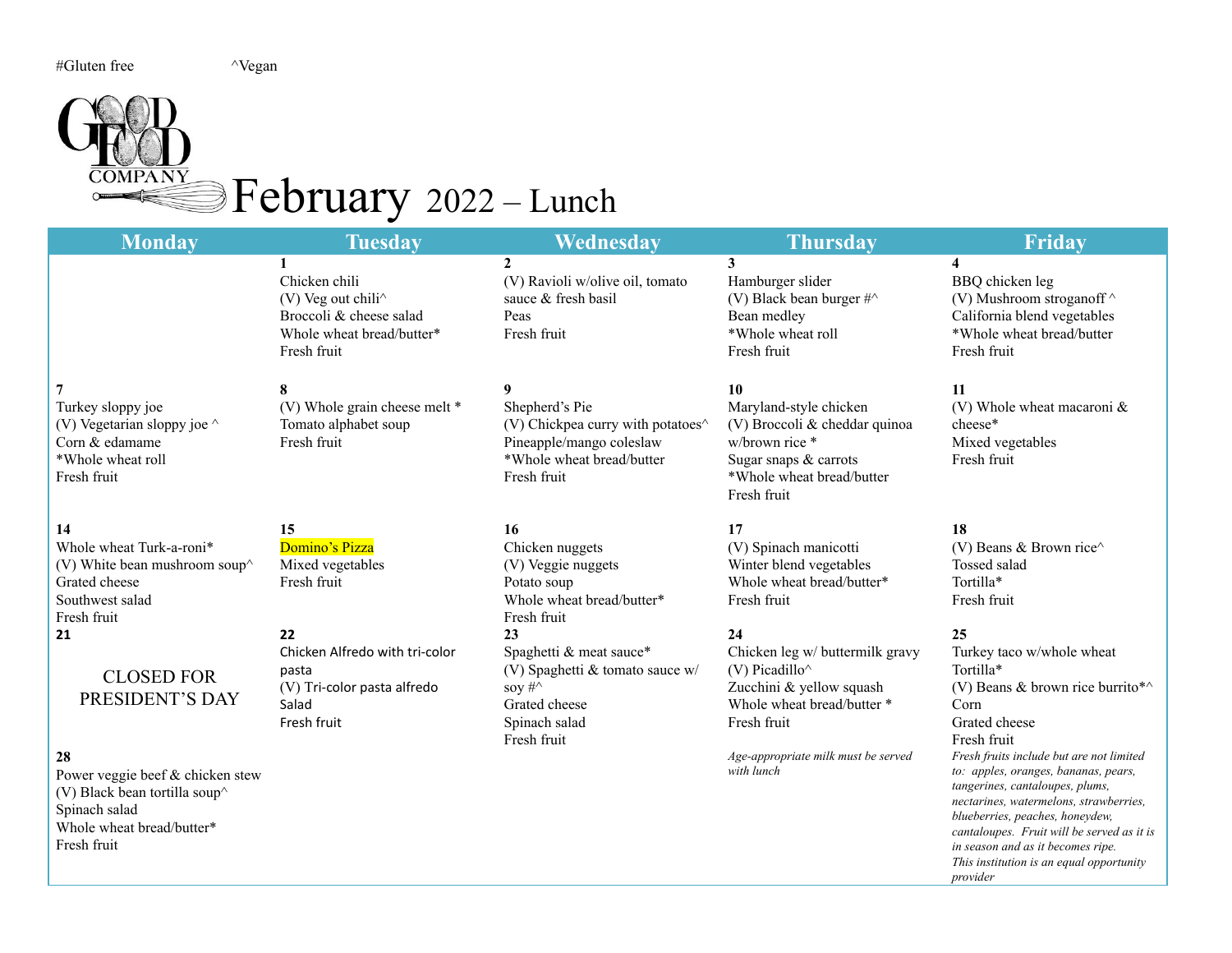(V) Vegetarian meal \*Whole grain #Gluten free ^Vegan

 $\circ$ 

### $March$  2022 – Lunch

| <b>Monday</b>                                                                                                                               | <b>Tuesday</b>                                                                                                                              | Wednesday                                                                                                                                                       | <b>Thursday</b>                                                                                                                                      | <b>Friday</b>                                                                                                                                                                                                                                                                       |
|---------------------------------------------------------------------------------------------------------------------------------------------|---------------------------------------------------------------------------------------------------------------------------------------------|-----------------------------------------------------------------------------------------------------------------------------------------------------------------|------------------------------------------------------------------------------------------------------------------------------------------------------|-------------------------------------------------------------------------------------------------------------------------------------------------------------------------------------------------------------------------------------------------------------------------------------|
| Age-appropriate milk must be served<br>with lunch                                                                                           | $\mathbf{1}$<br>Turkey meatloaf<br>(V) French lentils w/thyme $\hat{}$<br>Mashed sweet potatoes<br>Whole wheat bread/butter*<br>Fresh fruit | $\mathbf{2}$<br>Dirty brown rice with beef*<br>(V) Dirty brown rice^<br>Apple coleslaw<br>Fresh fruit                                                           | 3<br>Bean, corn, & chicken quesadilla<br>$(V)$ Bean, corn & cheese<br>quesadilla<br>With whole wheat tortilla *<br>Green Beans<br>Fresh fruit        | $\overline{\mathbf{4}}$<br>(V) Lasagna<br>Tossed salad<br>Fresh fruit                                                                                                                                                                                                               |
| Whole wheat ziti with chicken *<br>$(V)$ Lentil penne & tomato sauce<br>w/soy $*#^{\wedge}$<br>Grated cheese<br>Tossed salad<br>Fresh fruit | 8<br>Chicken chili<br>(V) Veg out chili $\wedge$<br>Broccoli & cheese salad<br>Whole wheat bread/butter*<br>Fresh fruit                     | 9<br>(V) Ravioli w/olive oil, tomato<br>sauce & fresh basil<br>Peas<br>Fresh fruit                                                                              | 10<br>Hamburger slider<br>(V) Black bean burger $\#^{\wedge}$<br>Bean medley<br>*Whole wheat roll<br>Fresh fruit                                     | 11<br>BBQ chicken leg<br>(V) Mushroom stroganoff $\wedge$<br>California blend vegetables<br>*Whole wheat bread/butter<br>Fresh fruit                                                                                                                                                |
| 14<br>Turkey sloppy joe<br>(V) Vegetarian sloppy joe $\wedge$<br>Corn & edamame<br>*Whole wheat roll<br>Fresh fruit                         | 15<br>(V) Whole grain cheese melt *<br>Tomato alphabet soup<br>Fresh fruit                                                                  | 16<br>Shepherd's Pie<br>(V) Chickpea curry with potatoes <sup><math>\wedge</math></sup><br>Pineapple/mango coleslaw<br>*Whole wheat bread/butter<br>Fresh fruit | 17<br>Maryland-style chicken<br>(V) Broccoli & cheddar quinoa<br>w/brown rice *<br>Sugar snaps & carrots<br>*Whole wheat bread/butter<br>Fresh fruit | 18<br>(V) Whole wheat macaroni $\&$<br>cheese*<br>Mixed vegetables<br>Fresh fruit                                                                                                                                                                                                   |
| 21<br>Whole wheat Turk-a-roni*<br>(V) White bean mushroom soup $\wedge$<br>Grated cheese                                                    | 22<br>Domino's Pizza<br>Mixed Vegetables<br>Fresh fruit                                                                                     | 23<br>Chicken patty<br>Tuscan bean and garlic soup<br>(V) Veggie nuggets                                                                                        | 24<br>(V) Spinach manicotti<br>Winter blend vegetables<br>Whole wheat bread/butter*                                                                  | 25<br><b>SCHOOL CLOSED</b>                                                                                                                                                                                                                                                          |
| Southwest salad<br>Fresh fruit                                                                                                              |                                                                                                                                             | Whole wheat bread/butter*<br>Fresh fruit                                                                                                                        | Fresh fruit                                                                                                                                          | Teacher Development Day                                                                                                                                                                                                                                                             |
| 28<br>Chicken Alfredo with tri-color<br>pasta<br>(V) Tri-color pasta alfredo<br>Salad<br>Fresh fruit                                        | 29<br>(V) Quiche<br>Peas<br>Whole wheat bread/butter*<br>Fresh fruit                                                                        | 30<br>Spaghetti & meat sauce*<br>(V) Spaghetti & tomato sauce w/<br>soy $\#\wedge$<br>Grated cheese<br>Spinach salad                                            | 31<br>Chicken leg w/ buttermilk gravy<br>(V) Picadillo $\wedge$<br>Zucchini & yellow squash<br>Whole wheat bread/butter *<br>Fresh fruit             | Fresh fruits include but are not limited<br>to: apples, oranges, bananas, pears,<br>tangerines, cantaloupes, plums,<br>nectarines, watermelons, strawberries,<br>blueberries, peaches, honeydew,<br>cantaloupes. Fruit will be served as it is<br>in season and as it becomes ripe. |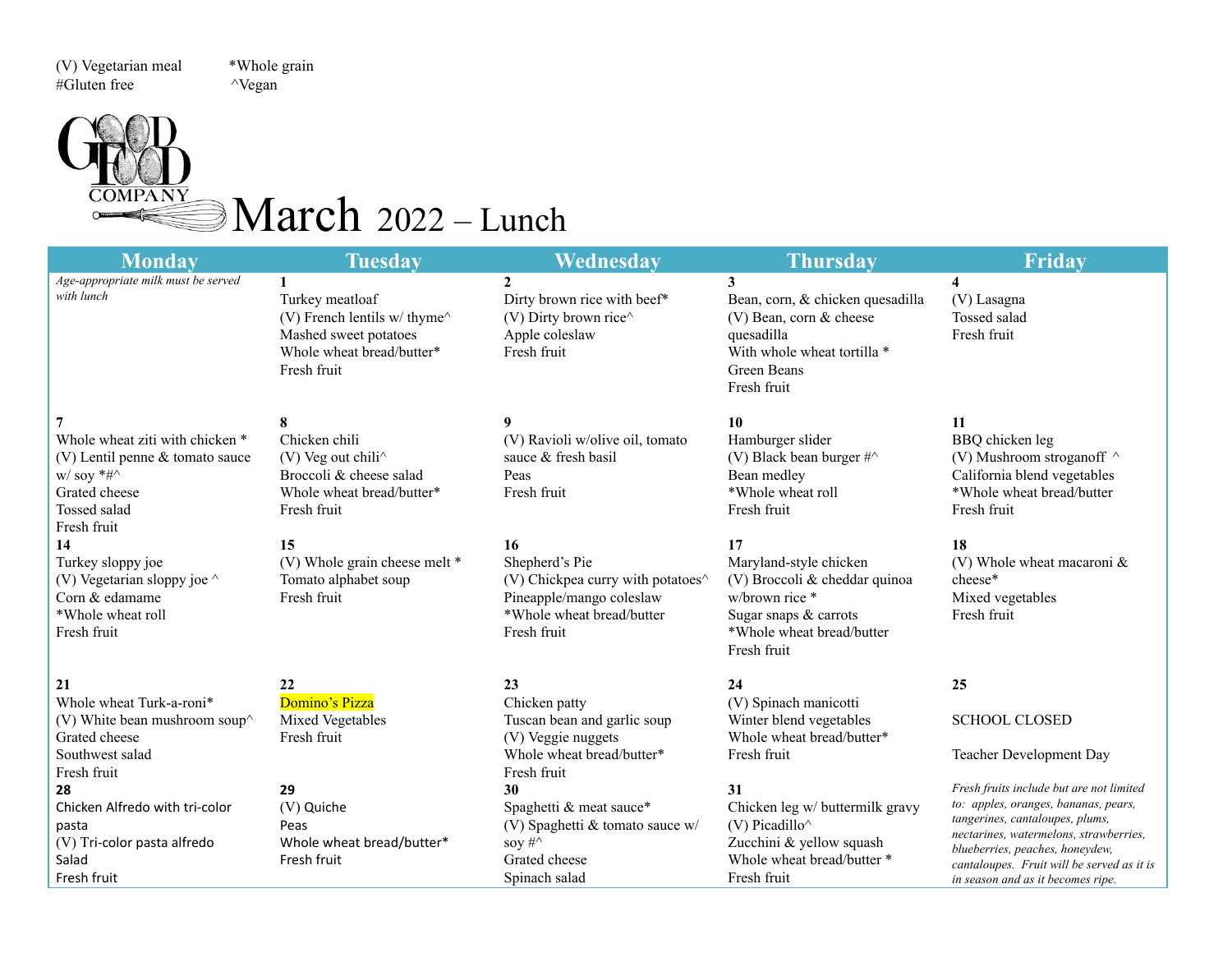(V) Vegetarian meal \*Whole grain<br>#Gluten free ^Vegan  $#G$ luten free



| <b>Monday</b>                                                                                                                               | <b>Tuesday</b>                                                                                                                                                                                                                                                                                                                              | Wednesday                                                                                                                          | <b>Thursday</b>                                                                                                                                  | <b>Friday</b>                                                                                                                   |
|---------------------------------------------------------------------------------------------------------------------------------------------|---------------------------------------------------------------------------------------------------------------------------------------------------------------------------------------------------------------------------------------------------------------------------------------------------------------------------------------------|------------------------------------------------------------------------------------------------------------------------------------|--------------------------------------------------------------------------------------------------------------------------------------------------|---------------------------------------------------------------------------------------------------------------------------------|
| Age-appropriate milk must be served<br>with lunch                                                                                           | Fresh fruits include but are not limited<br>to: apples, oranges, bananas, pears,<br>tangerines, cantaloupes, plums,<br>nectarines, watermelons, strawberries,<br>blueberries, peaches, honeydew,<br>cantaloupes. Fruit will be served as it is<br>in season and as it becomes ripe.<br>This institution is an equal opportunity<br>provider |                                                                                                                                    |                                                                                                                                                  | 1<br>Turkey taco w/whole wheat<br>Tortilla*<br>(V) Beans & brown rice burrito* $\wedge$<br>Corn<br>Grated cheese<br>Fresh fruit |
|                                                                                                                                             |                                                                                                                                                                                                                                                                                                                                             | 6                                                                                                                                  |                                                                                                                                                  | 8                                                                                                                               |
| Power veggie beef & chicken stew<br>(V) Black bean tortilla soup $\wedge$<br>Spinach salad<br>Whole wheat bread/butter*<br>Fresh fruit      | Turkey meatloaf<br>(V) French lentils w/thyme $\hat{}$<br>Mashed sweet potatoes<br>Whole wheat bread/butter*<br>Fresh fruit                                                                                                                                                                                                                 | Dirty brown rice with beef*<br>(V) Dirty brown rice^<br>Apple coleslaw<br>Fresh fruit                                              | Bean, corn, & chicken quesadilla<br>(V) Bean, corn & cheese<br>quesadilla<br>With whole wheat tortilla *<br>Green Beans<br>Fresh fruit           | (V) Lasagna<br><b>Tossed</b> salad<br>Fresh fruit                                                                               |
| 11                                                                                                                                          | 12                                                                                                                                                                                                                                                                                                                                          | 13                                                                                                                                 | 14                                                                                                                                               | 15                                                                                                                              |
| Whole wheat ziti with chicken *<br>$(V)$ Lentil penne & tomato sauce<br>w/soy $*#^{\wedge}$<br>Grated cheese<br>Tossed salad<br>Fresh fruit | Chicken chili<br>$(V)$ Veg out chili <sup><math>\wedge</math></sup><br>Broccoli & cheese salad<br>Whole wheat bread/butter*<br>Fresh fruit                                                                                                                                                                                                  | (V) Ravioli w/olive oil, tomato<br>sauce & fresh basil<br>Peas<br>Fresh fruit                                                      | Hamburger slider<br>(V) Black bean burger $\#^{\wedge}$<br>Bean medley<br>*Whole wheat roll<br>Fresh fruit                                       | <b>SCHOOL CLOSED</b><br><b>Emancipation Day</b>                                                                                 |
| 18                                                                                                                                          | 19                                                                                                                                                                                                                                                                                                                                          | 20                                                                                                                                 | 21                                                                                                                                               | 22                                                                                                                              |
| Turkey sloppy joe<br>(V) Vegetarian sloppy joe $\wedge$<br>Corn & edamame<br>*Whole wheat roll<br>Fresh fruit                               | (V) Whole grain cheese melt *<br>Tomato alphabet soup<br>Fresh fruit                                                                                                                                                                                                                                                                        | Shepherd's Pie<br>(V) Chickpea curry with potatoes $\land$<br>Pineapple/mango coleslaw<br>*Whole wheat bread/butter<br>Fresh fruit | Maryland-style chicken<br>(V) Broccoli & cheddar quinoa<br>w/brown rice *<br>Sugar snaps $&$ carrots<br>*Whole wheat bread/butter<br>Fresh fruit | (V) Whole wheat macaroni $\&$<br>cheese*<br>Mixed vegetables<br>Fresh fruit                                                     |
| 25                                                                                                                                          | 26                                                                                                                                                                                                                                                                                                                                          | 27                                                                                                                                 | 28                                                                                                                                               | 29                                                                                                                              |
| Whole wheat Turk-a-roni*                                                                                                                    | Domino's Pizza                                                                                                                                                                                                                                                                                                                              | Chicken nuggets                                                                                                                    | (V) Spinach manicotti                                                                                                                            | (V) Beans & Brown rice $\wedge$                                                                                                 |
| (V) White bean mushroom soup $\wedge$                                                                                                       | Mixed Vegetables                                                                                                                                                                                                                                                                                                                            | (V) Veggie nuggets                                                                                                                 | Winter blend vegetables                                                                                                                          | Tossed salad                                                                                                                    |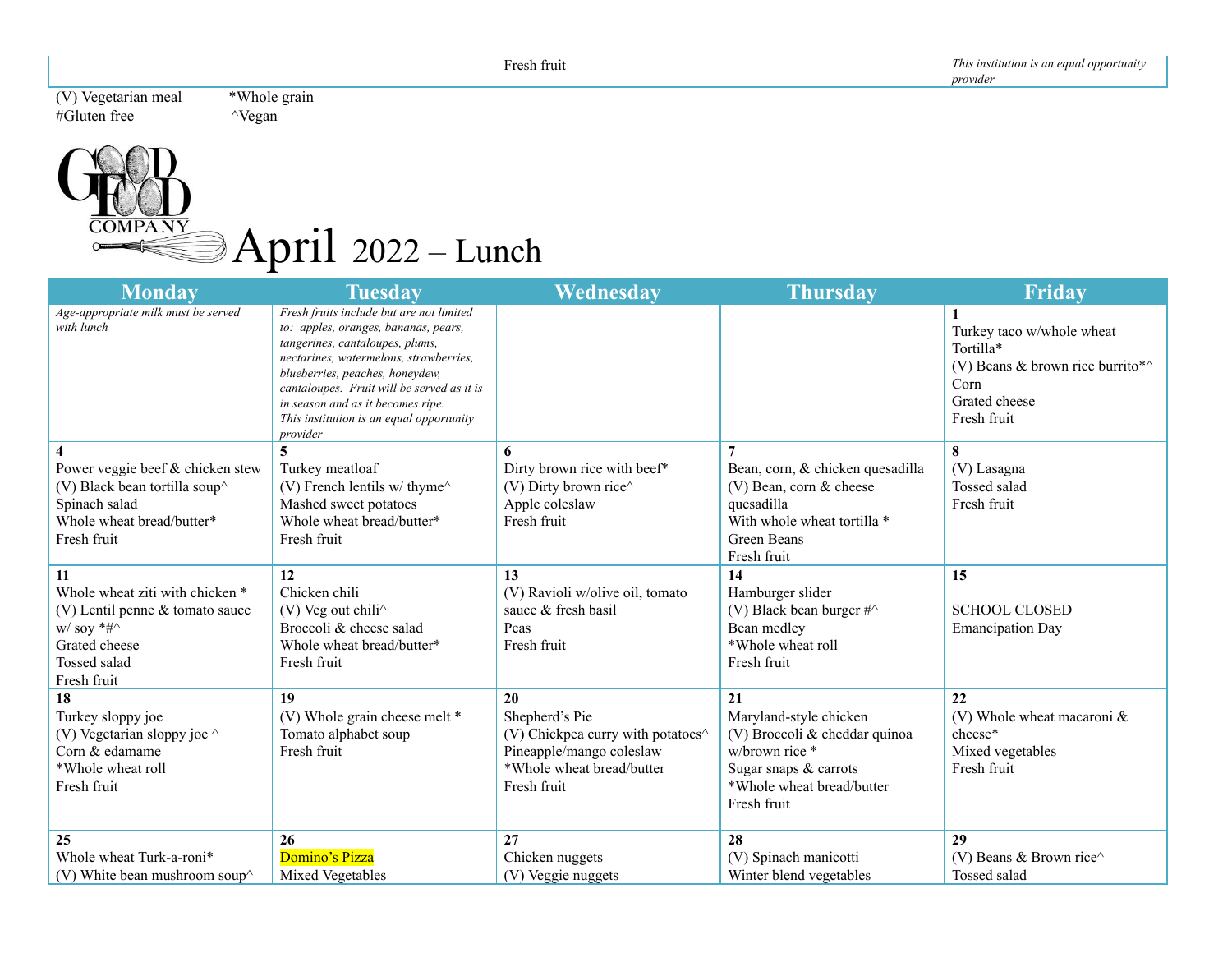| Grated cheese<br>Southwest salad | Fresh Fruit  | Potato soup<br>Whole wheat bread/butter* | Whole wheat bread/butter*<br>Fresh fruit | Tortilla*<br>Fresh fruit |
|----------------------------------|--------------|------------------------------------------|------------------------------------------|--------------------------|
| Fresh fruit                      |              | Fresh fruit                              |                                          |                          |
| (V) Vegetarian meal              | *Whole grain |                                          |                                          |                          |



| <b>Monday</b>                      | <b>Tuesday</b>                | Wednesday                                                      | <b>Thursday</b>                     | Friday                                                                  |
|------------------------------------|-------------------------------|----------------------------------------------------------------|-------------------------------------|-------------------------------------------------------------------------|
| $\overline{2}$                     | 3                             | 4                                                              | 5                                   | 6                                                                       |
| Chicken Alfredo with tri-color     | (V) Quiche                    | Spaghetti & meat sauce*                                        | Chicken leg w/ buttermilk gravy     | Turkey taco w/whole wheat                                               |
| pasta                              | Peas                          | (V) Spaghetti & tomato sauce w/                                | (V) Picadillo $\wedge$              | Tortilla*                                                               |
| (V) Tri-color pasta alfredo        | Whole wheat bread/butter*     | soy $\#\wedge$                                                 | Zucchini & yellow squash            | (V) Beans & brown rice burrito* $\wedge$                                |
| Salad                              | Fresh fruit                   | Grated cheese                                                  | Whole wheat bread/butter *          | Corn                                                                    |
| Fresh fruit                        |                               | Spinach salad                                                  | Fresh fruit                         | Grated cheese                                                           |
|                                    |                               | Fresh fruit                                                    |                                     | Fresh fruit                                                             |
| 9                                  | 10                            | 11                                                             | 12                                  | 13                                                                      |
| Power veggie beef & chicken stew   | Turkey meatloaf               | Dirty brown rice with beef*                                    | Bean, corn, & chicken quesadilla    | (V) Lasagna                                                             |
| (V) Black bean tortilla soup^      | (V) French lentils w/ thyme^  | (V) Dirty brown rice $\wedge$                                  | $(V)$ Bean, corn & cheese           | Tossed salad                                                            |
| Spinach salad                      | Mashed sweet potatoes         | Apple coleslaw                                                 | quesadilla                          | Fresh fruit                                                             |
| Whole wheat bread/butter*          | Whole wheat bread/butter*     | Fresh fruit                                                    | With whole wheat tortilla *         |                                                                         |
| Fresh fruit                        | Fresh fruit                   |                                                                | <b>Green Beans</b>                  |                                                                         |
|                                    |                               |                                                                | Fresh fruit                         |                                                                         |
| 16                                 | 17                            | 18                                                             | 19                                  | 20                                                                      |
| Whole wheat ziti with chicken *    | Chicken chili                 | (V) Ravioli w/olive oil, tomato                                | Hamburger slider                    | Domino's Pizza                                                          |
| (V) Lentil penne & tomato sauce    | (V) Veg out chili^            | sauce & fresh basil                                            | (V) Black bean burger $\#^{\wedge}$ | Mixed Vegetables                                                        |
| $w /$ soy *#^                      | Broccoli & cheese salad       | Peas                                                           | Bean medley                         | Fresh fruit                                                             |
| Grated cheese                      | Whole wheat bread/butter*     | Fresh fruit                                                    | *Whole wheat roll                   |                                                                         |
| <b>Tossed</b> salad                | Fresh fruit                   |                                                                | Fresh fruit                         |                                                                         |
| Fresh fruit                        |                               |                                                                |                                     |                                                                         |
| 23                                 | 24                            | 25                                                             | 26                                  | 27                                                                      |
| Turkey sloppy joe                  | (V) Whole grain cheese melt * | Shepherd's Pie                                                 | Maryland-style chicken              | (V) Whole wheat macaroni $\&$                                           |
| (V) Vegetarian sloppy joe $\wedge$ | Tomato alphabet soup          | (V) Chickpea curry with potatoes <sup><math>\land</math></sup> | (V) Broccoli & cheddar quinoa       | cheese*                                                                 |
| Corn & edamame                     | Fresh fruit                   | Pineapple/mango coleslaw                                       | w/brown rice *                      | Mixed vegetables                                                        |
| *Whole wheat roll                  |                               | *Whole wheat bread/butter                                      | Sugar snaps & carrots               | Fresh fruit                                                             |
| Fresh fruit                        |                               | Fresh fruit                                                    | *Whole wheat bread/butter           |                                                                         |
|                                    |                               |                                                                | Fresh fruit                         |                                                                         |
| 30                                 | 31                            |                                                                | Age-appropriate milk must be served | Fresh fruits include but are not limited                                |
|                                    | Whole wheat Turk-a-roni*      |                                                                | with lunch                          | to: apples, oranges, bananas, pears,<br>tangerines, cantaloupes, plums, |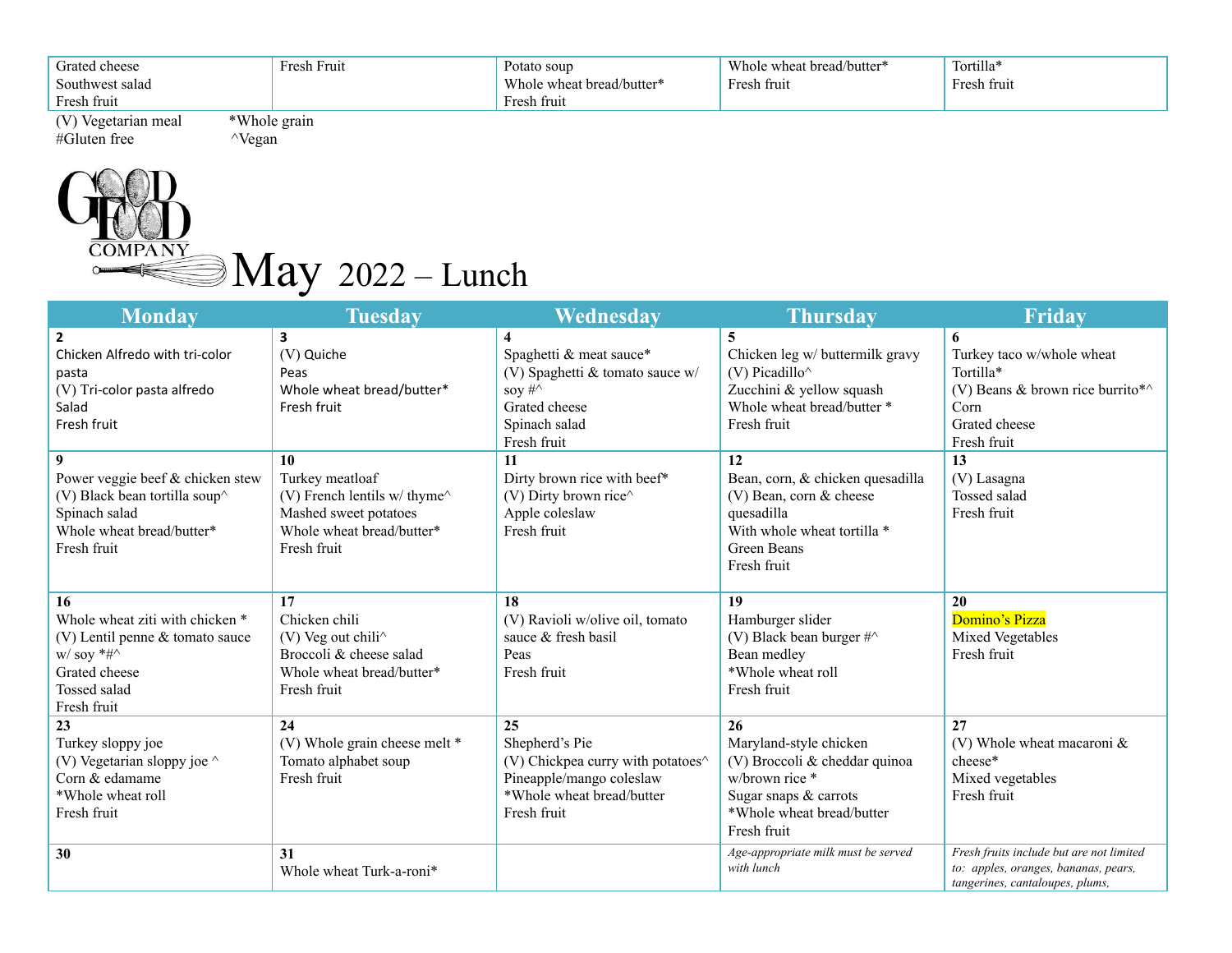| cantaloupes. Fruit will be served as it is<br>in season and as it becomes ripe.<br>This institution is an equal opportunity<br>provider |
|-----------------------------------------------------------------------------------------------------------------------------------------|
|                                                                                                                                         |
|                                                                                                                                         |

## $\overline{\text{COMPANY}}$  June 2022 – Lunch

| <b>Monday</b>                                                                                                                                                                                                           | <b>Tuesday</b>                                                                                                                                                                                                                                                                                                                              | Wednesday                                                                                                                                                                                                                                | <b>Thursday</b>                                                                                                                                                                                                                                                 | <b>Friday</b>                                                                                                                                                                  |
|-------------------------------------------------------------------------------------------------------------------------------------------------------------------------------------------------------------------------|---------------------------------------------------------------------------------------------------------------------------------------------------------------------------------------------------------------------------------------------------------------------------------------------------------------------------------------------|------------------------------------------------------------------------------------------------------------------------------------------------------------------------------------------------------------------------------------------|-----------------------------------------------------------------------------------------------------------------------------------------------------------------------------------------------------------------------------------------------------------------|--------------------------------------------------------------------------------------------------------------------------------------------------------------------------------|
| Age-appropriate milk must be served<br>with lunch                                                                                                                                                                       | Fresh fruits include but are not limited<br>to: apples, oranges, bananas, pears,<br>tangerines, cantaloupes, plums,<br>nectarines, watermelons, strawberries,<br>blueberries, peaches, honeydew,<br>cantaloupes. Fruit will be served as it is<br>in season and as it becomes ripe.<br>This institution is an equal opportunity<br>provider | Domino's Pizza<br>Mixed Vegetables<br>Fresh fruit                                                                                                                                                                                        | $\overline{2}$<br>Chicken patty<br>Tuscan bean and garlic soup<br>(V) Veggie nuggets<br>Whole wheat bread/butter*<br>Fresh fruit                                                                                                                                | 3<br>(V) Beans & Brown rice $\wedge$<br>Tossed salad<br>Tortilla*<br>Fresh fruit                                                                                               |
|                                                                                                                                                                                                                         | 7                                                                                                                                                                                                                                                                                                                                           |                                                                                                                                                                                                                                          | 9                                                                                                                                                                                                                                                               | 10                                                                                                                                                                             |
| Chicken Alfredo with tri-color<br>pasta<br>(V) Tri-color pasta alfredo<br>Salad<br>Fresh fruit<br>13<br>Power veggie beef & chicken stew<br>(V) Black bean tortilla soup^<br>Spinach salad<br>Whole wheat bread/butter* | (V) Quiche<br>Peas<br>Whole wheat bread/butter*<br>Fresh fruit<br>14<br>Turkey meatloaf<br>(V) French lentils w/thyme^<br>Mashed sweet potatoes<br>Whole wheat bread/butter*                                                                                                                                                                | Spaghetti & meat sauce*<br>(V) Spaghetti & tomato sauce $w/$<br>soy $\#\uparrow$<br>Grated cheese<br>Spinach salad<br>Fresh fruit<br>15<br>Dirty brown rice with beef*<br>(V) Dirty brown rice $\wedge$<br>Apple coleslaw<br>Fresh fruit | Chicken leg w/ buttermilk gravy<br>$(V)$ Picadillo $\wedge$<br>Zucchini & yellow squash<br>Whole wheat bread/butter *<br>Fresh fruit<br><b>16</b><br>Bean, corn, & chicken quesadilla<br>$(V)$ Bean, corn & cheese<br>quesadilla<br>With whole wheat tortilla * | Turkey taco w/whole wheat<br>Tortilla*<br>(V) Beans & brown rice burrito* $\wedge$<br>Corn<br>Grated cheese<br>Fresh fruit<br>17<br>(V) Lasagna<br>Tossed salad<br>Fresh fruit |
| Fresh fruit                                                                                                                                                                                                             | Fresh fruit                                                                                                                                                                                                                                                                                                                                 |                                                                                                                                                                                                                                          | Green Beans<br>Fresh fruit                                                                                                                                                                                                                                      |                                                                                                                                                                                |
| 20<br>Whole wheat ziti with chicken *<br>(V) Lentil penne & tomato sauce<br>$W/$ soy *#^<br>Grated cheese<br>Tossed salad<br>Fresh fruit                                                                                | 21<br>Chicken chili<br>(V) Veg out chili^<br>Broccoli & cheese salad<br>Whole wheat bread/butter*<br>Fresh fruit                                                                                                                                                                                                                            | 22<br>(V) Ravioli w/olive oil, tomato<br>sauce & fresh basil<br>Peas<br>Fresh fruit                                                                                                                                                      | 23<br>Hamburger slider<br>(V) Black bean burger $\#^{\wedge}$<br>Bean medley<br>*Whole wheat roll<br>Fresh fruit                                                                                                                                                | 24<br>BBQ chicken leg<br>(V) Mushroom stroganoff $\wedge$<br>California blend vegetables<br>*Whole wheat bread/butter<br>Fresh fruit                                           |
| 27                                                                                                                                                                                                                      | 28                                                                                                                                                                                                                                                                                                                                          | 29                                                                                                                                                                                                                                       | 30                                                                                                                                                                                                                                                              |                                                                                                                                                                                |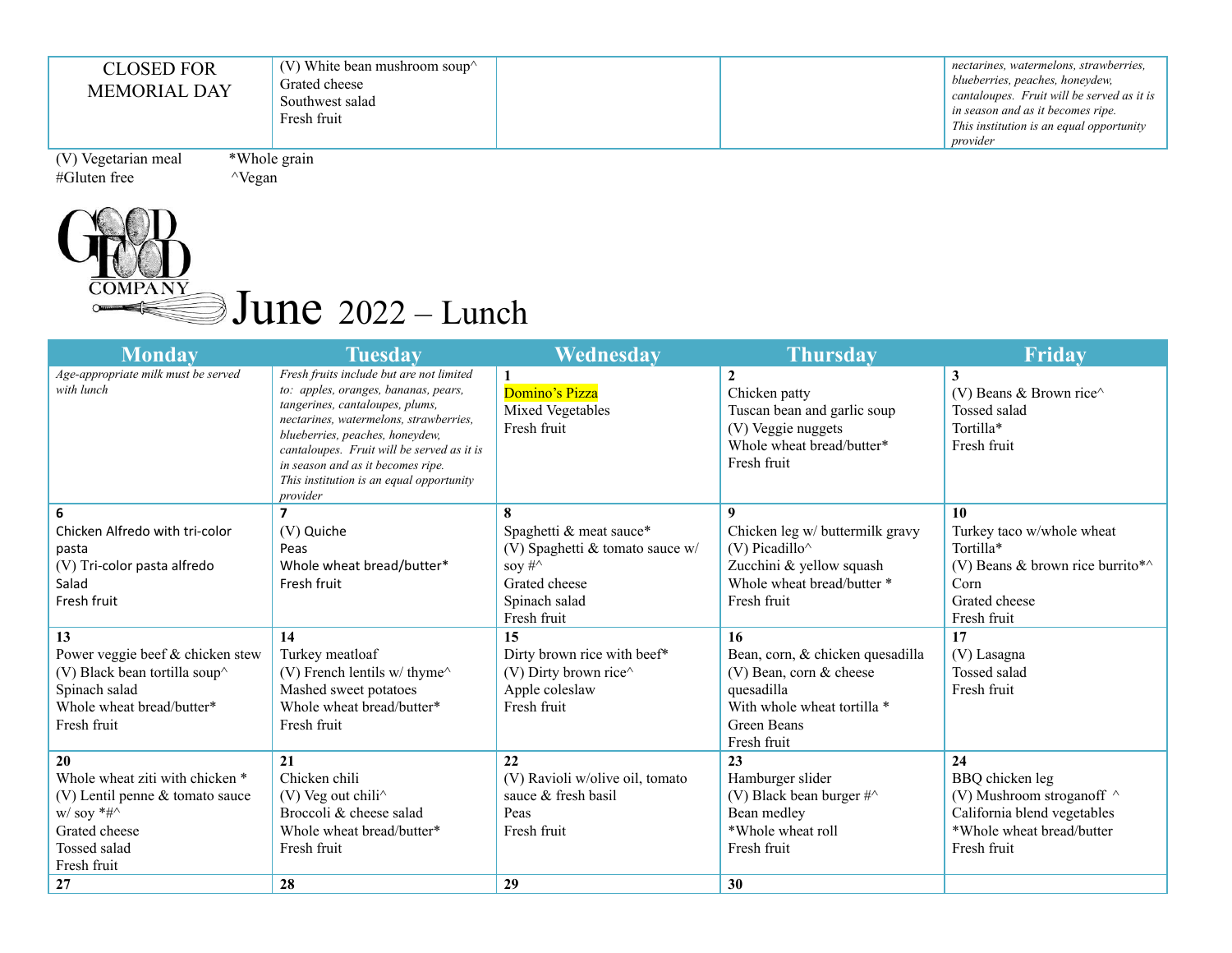| Turkey sloppy joe                  | $(V)$ Whole grain cheese melt $*$ | Shepherd's Pie                                                    | Maryland-style chicken          |  |
|------------------------------------|-----------------------------------|-------------------------------------------------------------------|---------------------------------|--|
| (V) Vegetarian sloppy joe $\wedge$ | Tomato alphabet soup              | $(V)$ Chickpea curry with potatoes <sup><math>\wedge</math></sup> | $(V)$ Broccoli & cheddar quinoa |  |
| Corn & edamame                     | Fresh fruit                       | Pineapple/mango coleslaw                                          | w/brown rice $*$                |  |
| *Whole wheat roll                  |                                   | *Whole wheat bread/butter                                         | Sugar snaps $\&$ carrots        |  |
| Fresh fruit                        |                                   | Fresh fruit                                                       | *Whole wheat bread/butter       |  |
|                                    |                                   |                                                                   | Fresh fruit                     |  |

(V) Vegetarian meal \*Whole grain

 $\circ$ 

#### **COMPANY** July <sup>2022</sup> – Lunch

| <b>Monday</b>                                                                                                                                    | <b>Tuesday</b>                                                                                                                                                                                                                                                                                                                              | Wednesday                                                                                                                             | <b>Thursday</b>                                                                                                                                                  | <b>Friday</b>                                                                                                                    |
|--------------------------------------------------------------------------------------------------------------------------------------------------|---------------------------------------------------------------------------------------------------------------------------------------------------------------------------------------------------------------------------------------------------------------------------------------------------------------------------------------------|---------------------------------------------------------------------------------------------------------------------------------------|------------------------------------------------------------------------------------------------------------------------------------------------------------------|----------------------------------------------------------------------------------------------------------------------------------|
| Age-appropriate milk must be served<br>with lunch                                                                                                | Fresh fruits include but are not limited<br>to: apples, oranges, bananas, pears,<br>tangerines, cantaloupes, plums,<br>nectarines, watermelons, strawberries,<br>blueberries, peaches, honeydew,<br>cantaloupes. Fruit will be served as it is<br>in season and as it becomes ripe.<br>This institution is an equal opportunity<br>provider |                                                                                                                                       |                                                                                                                                                                  | (V) Whole wheat macaroni $\&$<br>cheese*<br>Mixed vegetables<br>Fresh fruit                                                      |
| $\overline{4}$<br><b>CLOSED FOR</b><br><b>INDEPENDENCE DAY</b>                                                                                   | Whole wheat Turk-a-roni*<br>(V) White bean mushroom soup $\wedge$<br>Grated cheese<br>Southwest salad<br>Fresh fruit                                                                                                                                                                                                                        | 6<br>(V) Whole grain pizza*<br>Garden salad<br>Fresh fruit                                                                            | Chicken nuggets<br>(V) Veggie nuggets<br>Potato soup<br>Whole wheat bread/butter*<br>Fresh fruit                                                                 | 8<br>(V) Beans & Brown rice $\wedge$<br>Tossed salad<br>Tortilla*<br>Fresh fruit                                                 |
| 11<br>Chicken Alfredo with tri-color<br>pasta<br>(V) Tri-color pasta alfredo<br>Salad<br>Fresh fruit                                             | 12<br>(V) Quiche<br>Peas<br>Whole wheat bread/butter*<br>Fresh fruit                                                                                                                                                                                                                                                                        | 13<br>Spaghetti & meat sauce*<br>(V) Spaghetti & tomato sauce $w/$<br>soy $\#\wedge$<br>Grated cheese<br>Spinach salad<br>Fresh fruit | 14<br>Chicken leg w/ buttermilk gravy<br>$(V)$ Picadillo <sup><math>\wedge</math></sup><br>Zucchini & yellow squash<br>Whole wheat bread/butter *<br>Fresh fruit | 15<br>Turkey taco w/whole wheat<br>Tortilla*<br>(V) Beans & brown rice burrito* $\wedge$<br>Corn<br>Grated cheese<br>Fresh fruit |
| 18<br>Power veggie beef & chicken stew<br>(V) Black bean tortilla soup <sup>^</sup><br>Spinach salad<br>Whole wheat bread/butter*<br>Fresh fruit | 19<br>Turkey meatloaf<br>(V) French lentils $w/$ thyme <sup><math>\wedge</math></sup><br>Mashed sweet potatoes<br>Whole wheat bread/butter*<br>Fresh fruit                                                                                                                                                                                  | 20<br>Dirty brown rice with beef*<br>(V) Dirty brown rice $\wedge$<br>Apple coleslaw<br>Fresh fruit                                   | 21<br>Bean, corn, & chicken quesadilla<br>$(V)$ Bean, corn & cheese<br>quesadilla<br>With whole wheat tortilla *<br>Green Beans<br>Fresh fruit                   | 22<br>(V) Lasagna<br>Tossed salad<br>Fresh fruit                                                                                 |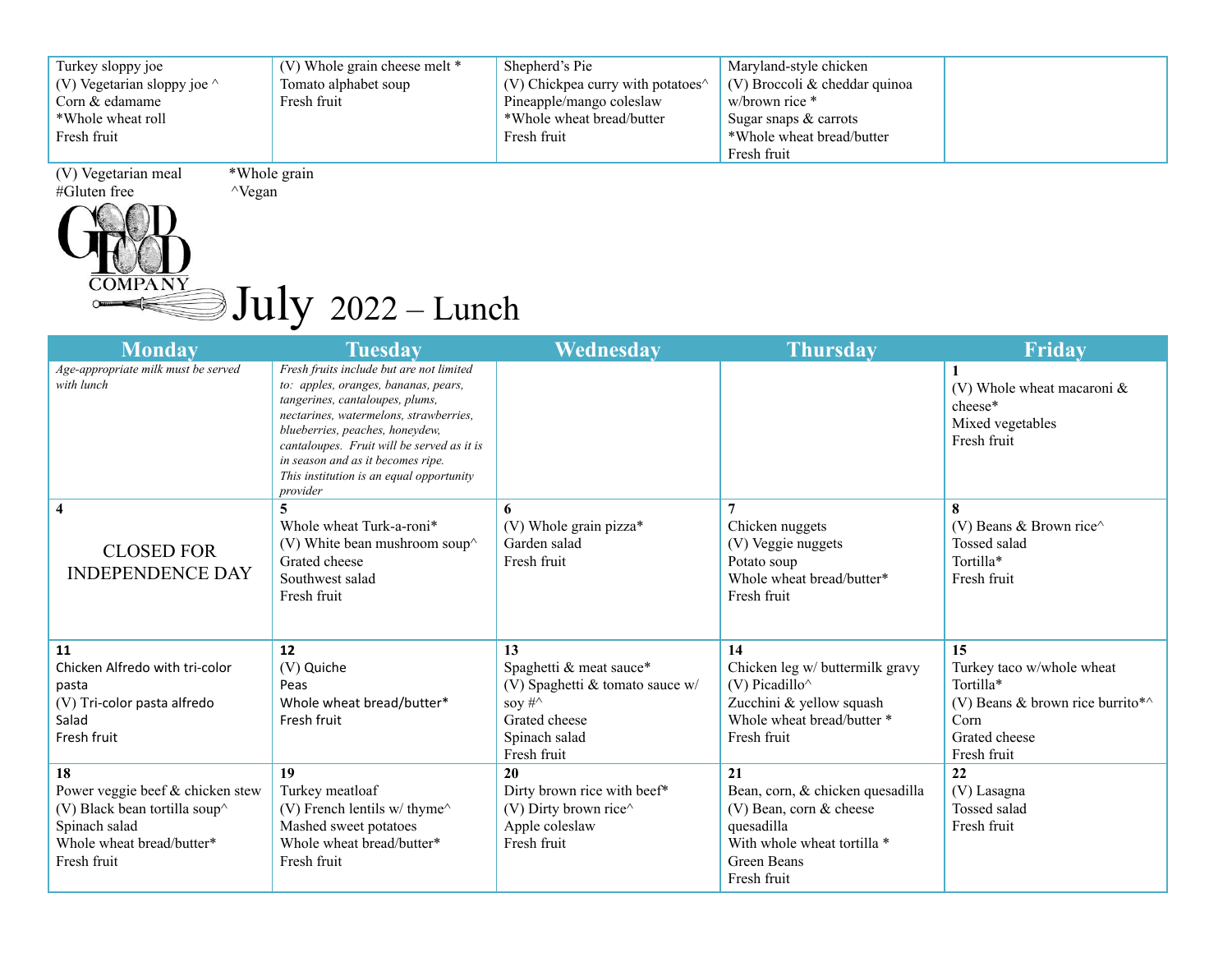| 25                                | 26                                                 |                                 | 28                                  | 29                               |
|-----------------------------------|----------------------------------------------------|---------------------------------|-------------------------------------|----------------------------------|
| Whole wheat ziti with chicken *   | Chicken chili                                      | (V) Ravioli w/olive oil, tomato | Hamburger slider                    | BBO chicken leg                  |
| $(V)$ Lentil penne & tomato sauce | $(V)$ Veg out chili <sup><math>\wedge</math></sup> | sauce & fresh basil             | (V) Black bean burger $\#^{\wedge}$ | (V) Mushroom stroganoff $\wedge$ |
| $W/$ soy $*$ # $\wedge$           | Broccoli & cheese salad                            | Peas                            | Bean medley                         | California blend vegetables      |
| Grated cheese                     | Whole wheat bread/butter*                          | Fresh fruit                     | *Whole wheat roll                   | *Whole wheat bread/butter        |
| Tossed salad                      | Fresh fruit                                        |                                 | Fresh fruit                         | Fresh fruit                      |
| Fresh fruit                       |                                                    |                                 |                                     |                                  |

(V) Vegetarian meal \*Whole grain #Gluten free ^Vegan



# **PANY** August 2022 – Lunch

| <b>Monday</b>                         | <b>Tuesday</b>                                               | <b>Wednesday</b>                          | <b>Thursday</b>                                | Friday                                   |
|---------------------------------------|--------------------------------------------------------------|-------------------------------------------|------------------------------------------------|------------------------------------------|
| Turkey sloppy joe                     | (V) Whole grain cheese melt *                                | $\mathbf{3}$<br>Shepherd's Pie            | 4<br>Maryland-style chicken                    | 5<br>(V) Whole wheat macaroni $\&$       |
| (V) Vegetarian sloppy joe $\wedge$    | Tomato alphabet soup                                         | (V) Chickpea curry with potatoes $\wedge$ | (V) Broccoli & cheddar quinoa                  | cheese*                                  |
| Corn & edamame                        | Fresh fruit                                                  | Pineapple/mango coleslaw                  | w/brown rice *                                 | Mixed vegetables                         |
| *Whole wheat roll                     |                                                              | *Whole wheat bread/butter                 | Sugar snaps & carrots                          | Fresh fruit                              |
| Fresh fruit                           |                                                              | Fresh fruit                               | *Whole wheat bread/butter                      |                                          |
|                                       |                                                              |                                           | Fresh fruit                                    |                                          |
| 8                                     | $\mathbf Q$                                                  | 10                                        | 11                                             | 12                                       |
| Whole wheat Turk-a-roni*              | (V) Whole grain pizza*                                       | Chicken patty                             | (V) Spinach manicotti                          | (V) Beans & Brown rice $\wedge$          |
| (V) White bean mushroom soup $\wedge$ | Garden salad                                                 | Tuscan bean and garlic soup               | Winter blend vegetables                        | Tossed salad                             |
| Grated cheese                         | Fresh fruit                                                  | (V) Veggie nuggets                        | Whole wheat bread/butter*                      | Tortilla*                                |
| Southwest salad                       |                                                              | Whole wheat bread/butter*                 | Fresh fruit                                    | Fresh fruit                              |
| Fresh fruit                           |                                                              | Fresh fruit                               |                                                |                                          |
| 15                                    | 16                                                           | 17                                        | 18                                             | 19                                       |
| Chicken Alfredo with tri-color        | (V) Quiche                                                   | Spaghetti & meat sauce*                   | Chicken leg w/ buttermilk gravy                | Turkey taco w/whole wheat                |
| pasta                                 | Peas                                                         | (V) Spaghetti & tomato sauce w/           | $(V)$ Picadillo <sup><math>\wedge</math></sup> | Tortilla*                                |
| (V) Tri-color pasta alfredo           | Whole wheat bread/butter*                                    | soy $\#^{\wedge}$                         | Zucchini & yellow squash                       | (V) Beans & brown rice burrito* $\wedge$ |
| Salad                                 | Fresh fruit                                                  | Grated cheese                             | Whole wheat bread/butter *                     | Corn                                     |
| Fresh fruit                           |                                                              | Spinach salad<br>Fresh fruit              | Fresh fruit                                    | Grated cheese<br>Fresh fruit             |
| 22                                    | 23                                                           | 24                                        | 25                                             | 26                                       |
| Power veggie beef & chicken stew      | Turkey meatloaf                                              | Dirty brown rice with beef*               | Bean, corn, & chicken quesadilla               | (V) Lasagna                              |
| (V) Black bean tortilla soup $\wedge$ | (V) French lentils $w/$ thyme <sup><math>\wedge</math></sup> | (V) Dirty brown rice $\wedge$             | $(V)$ Bean, corn & cheese                      | <b>Tossed salad</b>                      |
| Spinach salad                         | Mashed sweet potatoes                                        | Apple coleslaw                            | quesadilla                                     | Fresh fruit                              |
| Whole wheat bread/butter*             | Whole wheat bread/butter*                                    | Fresh fruit                               | With whole wheat tortilla *                    |                                          |
| Fresh fruit                           | Fresh fruit                                                  |                                           | Green Beans                                    |                                          |
|                                       |                                                              |                                           | Fresh fruit                                    |                                          |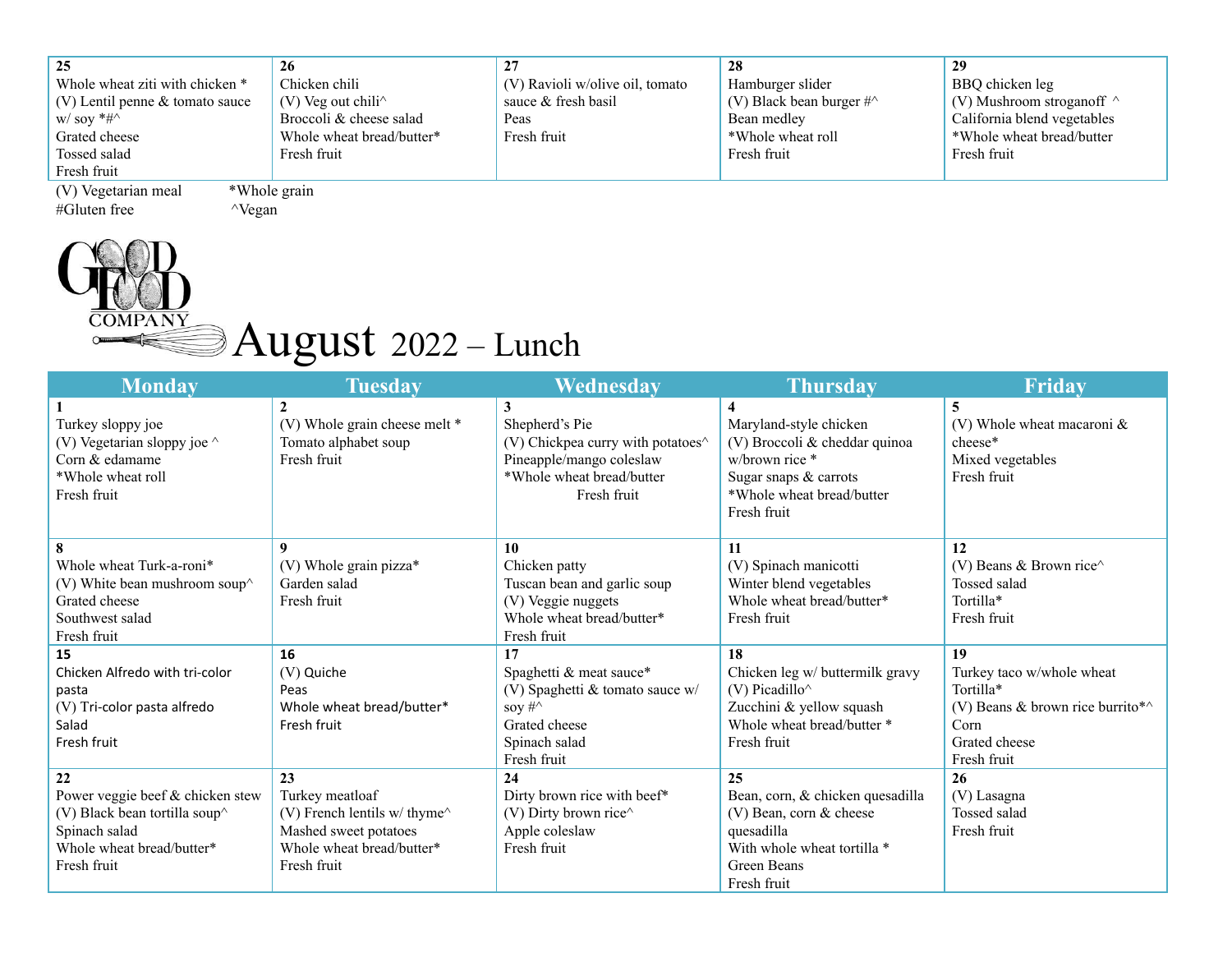| 29<br>Whole wheat ziti with chicken *<br>$(V)$ Lentil penne & tomato sauce<br>$W/$ soy $*$ # $\wedge$<br>Grated cheese<br>Tossed salad<br>Fresh fruit | 30<br>Chicken chili<br>$(V)$ Veg out chili <sup><math>\wedge</math></sup><br>Broccoli & cheese salad<br>Whole wheat bread/butter*<br>Fresh fruit | 31<br>(V) Ravioli w/olive oil, tomato<br>sauce & fresh basil<br>Peas<br>Fresh fruit | Age-appropriate milk must be served<br>with lunch | Fresh fruits include but are not limited<br>to: apples, oranges, bananas, pears,<br>tangerines, cantaloupes, plums,<br>nectarines, watermelons, strawberries,<br>blueberries, peaches, honeydew,<br>cantaloupes. Fruit will be served as it is<br>in season and as it becomes ripe.<br>This institution is an equal opportunity<br>provider |  |  |  |
|-------------------------------------------------------------------------------------------------------------------------------------------------------|--------------------------------------------------------------------------------------------------------------------------------------------------|-------------------------------------------------------------------------------------|---------------------------------------------------|---------------------------------------------------------------------------------------------------------------------------------------------------------------------------------------------------------------------------------------------------------------------------------------------------------------------------------------------|--|--|--|
| *Whole grain<br>(V) Vegetarian meal                                                                                                                   |                                                                                                                                                  |                                                                                     |                                                   |                                                                                                                                                                                                                                                                                                                                             |  |  |  |



### September 2022 – Lunch

| <b>Monday</b>                                                                                                              | <b>Tuesday</b>                                                                                                                                                                                                                                                                                                                              | Wednesday                                                                                              | <b>Thursday</b>                                                                                                             | <b>Friday</b>                                                                                                                                       |
|----------------------------------------------------------------------------------------------------------------------------|---------------------------------------------------------------------------------------------------------------------------------------------------------------------------------------------------------------------------------------------------------------------------------------------------------------------------------------------|--------------------------------------------------------------------------------------------------------|-----------------------------------------------------------------------------------------------------------------------------|-----------------------------------------------------------------------------------------------------------------------------------------------------|
| Age-appropriate milk must be served<br>with lunch                                                                          | Fresh fruits include but are not limited<br>to: apples, oranges, bananas, pears,<br>tangerines, cantaloupes, plums,<br>nectarines, watermelons, strawberries,<br>blueberries, peaches, honeydew,<br>cantaloupes. Fruit will be served as it is<br>in season and as it becomes ripe.<br>This institution is an equal opportunity<br>provider |                                                                                                        | Hamburger slider<br>(V) Black bean burger $\#^{\wedge}$<br>Bean medley<br>*Whole wheat roll<br>Fresh fruit                  | BBQ chicken leg<br>(V) Mushroom stroganoff ^<br>California blend vegetables<br>*Whole wheat bread/butter<br>Fresh fruit                             |
| 5<br><b>CLOSED FOR LABOR</b><br><b>DAY</b>                                                                                 | 6<br>Turkey sloppy joe<br>(V) Vegetarian sloppy joe $\wedge$<br>Corn & edamame<br>*Whole wheat roll<br>Fresh fruit                                                                                                                                                                                                                          | $\overline{ }$<br>(V) Whole grain cheese melt *<br>Tomato alphabet soup<br>Fresh fruit                 | Shepherd's Pie<br>(V) Chickpea curry with potatoes^<br>Pineapple/mango coleslaw<br>*Whole wheat bread/butter<br>Fresh fruit | Q<br>Maryland-style chicken<br>(V) Broccoli & cheddar quinoa<br>w/brown rice *<br>Sugar snaps & carrots<br>*Whole wheat bread/butter<br>Fresh fruit |
| 12<br>Whole wheat Turk-a-roni*<br>(V) White bean mushroom soup $\wedge$<br>Grated cheese<br>Southwest salad<br>Fresh fruit | 13<br>(V) Whole grain pizza*<br>Garden salad<br>Fresh fruit                                                                                                                                                                                                                                                                                 | 14<br>Chicken nuggets<br>(V) Veggie nuggets<br>Potato soup<br>Whole wheat bread/butter*<br>Fresh fruit | 15<br>(V) Spinach manicotti<br>Winter blend vegetables<br>Whole wheat bread/butter*<br>Fresh fruit                          | 16<br>(V) Beans & Brown rice $\wedge$<br>Tossed salad<br>Tortilla*<br>Fresh fruit                                                                   |
| 19<br>Chicken Alfredo with tri-color<br>pasta<br>(V) Tri-color pasta alfredo                                               | 20<br>(V) Quiche<br>Peas<br>Whole wheat bread/butter*                                                                                                                                                                                                                                                                                       | 21<br>Spaghetti & meat sauce*<br>(V) Spaghetti & tomato sauce $w/$<br>soy $\#^{\wedge}$                | 22<br>Chicken leg w/ buttermilk gravy<br>$(V)$ Picadillo <sup><math>\wedge</math></sup><br>Zucchini & yellow squash         | 23<br>Turkey taco w/whole wheat<br>Tortilla*<br>(V) Beans & brown rice burrito* $\wedge$                                                            |